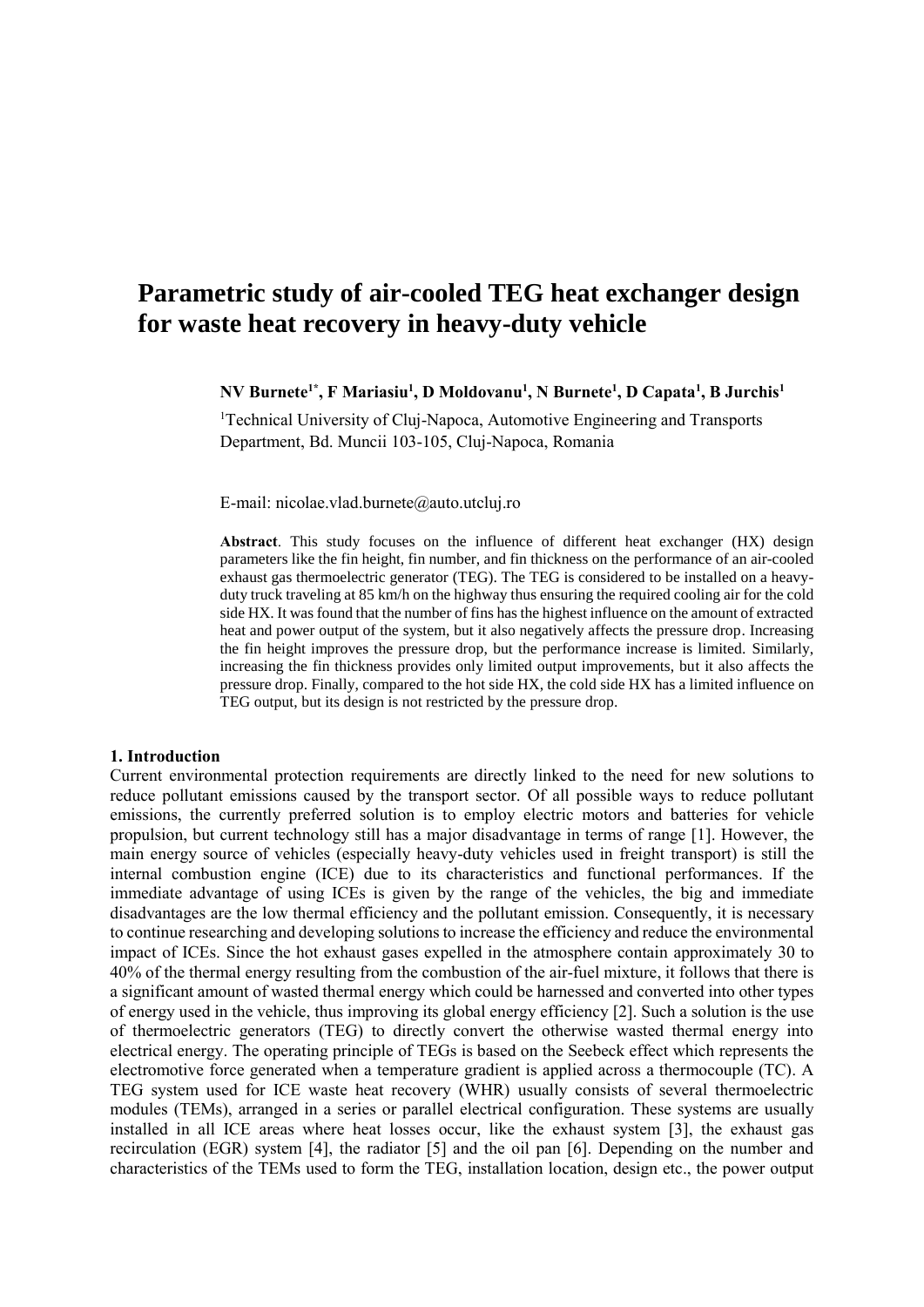values can vary significantly and, to the knowledge of the authors, has not exceeded approximately 1.5 kW. The TEG thermal to electrical energy conversion performance also depends on the temperature difference between the hot and the cold side (temperature gradient) and on the properties of the thermoelectric materials used to manufacture the TEM. Therefore, to achieve high power outputs, researchers usually prefer the combination of high-temperature TEMs with liquid cooling, but this solution has the disadvantage of a more complex and heavier construction. In contrast, this study focuses on the use of an air-cooled (due to vehicle travel) TEG installed on a heavy-duty vehicle traveling at highway speed. A Simulink TEG model (developed and validated in a previous effort of the authors [7]) is used to highlight the influence of the hot and cold side heat exchanger (HX) design parameters on the performance of the device.

### **2. Methodology**

To highlight the influence of various heat exchanger parameters (fin height, fin number and fin thickness) on the performance of the TEG, a numerical study was performed using a model developed by the authors in a previous effort [7]. Compared to the initial model, a slight change has been done to the hot side heat exchanger to allow for the mass flow as an input value instead of the flow velocity. The HX basic design, material (aluminium) and other data remain unchanged. The TEG under study is considered to have a single row of TEMs (perpendicular to the flow direction), electrically connected in series, with the main characteristics given in table 1. With respect to the input data for the hot exhaust gas (mass flow of 0.25 kg/s and temperature of 250 °C) and cooling air (flow velocity of 23.6 m/s and temperature of 20 °C – which is equivalent to a heavy-duty truck traveling on the highway at a speed of 85 km/h and an outside temperature of 20 °C), these were determined from the research of Heber et al. [8]. For the parametric study, two situations were considered: a) the cold side HX design is fixed, while the hot side HX parameters vary according to the data presented in table 2 and b) the hot side HX design is fixed, while the cold side HX parameters vary according to the data presented in table 3.

| <b>Type</b>                   | GM250-127-28-10     |  |
|-------------------------------|---------------------|--|
| Number of TCs                 | 127                 |  |
| Peak power                    | 28.3 W              |  |
| Maximum operating temperature | Hot side $-250$ °C  |  |
|                               | Cold side $-175$ °C |  |

**Table 1.** Datasheet of the TEM [9].

| Table 2. Test cases for analysis of hot side heat exchanger design. |  |  |  |
|---------------------------------------------------------------------|--|--|--|
|                                                                     |  |  |  |

|                    | Case 1 | Case 2 | Case 3 | Case 4 |  |
|--------------------|--------|--------|--------|--------|--|
| Fin height (mm)    | 50     | 20     | 35     | 65     |  |
| Fin number $(-)$   | 80     | 40     | 60     | 100    |  |
| Fin thickness (mm) |        | 0.5    |        |        |  |

**Table 3.** Test cases for analysis of cold side heat exchanger design.

|                    | Case 1     | Case 2 | Case 3 | Case 4 |  |
|--------------------|------------|--------|--------|--------|--|
| Fin height (mm)    | 60         | 70     | 85     | 100    |  |
| Fin number $(-)$   | <b>200</b> | 150    | 250    | 300    |  |
| Fin thickness (mm) |            | 1.5    |        | 2.5    |  |

### **3. Results and discussions**

The simulation results for the hot side HX parametric analysis (table 1) are presented in figures 1 to 10, while for the cold side HX they are presented in figures 11 to 16. In all figures, the naming is formed from the parameter name, the variable symbol (fin height – H, fin number – FN, and fin thickness – Ft)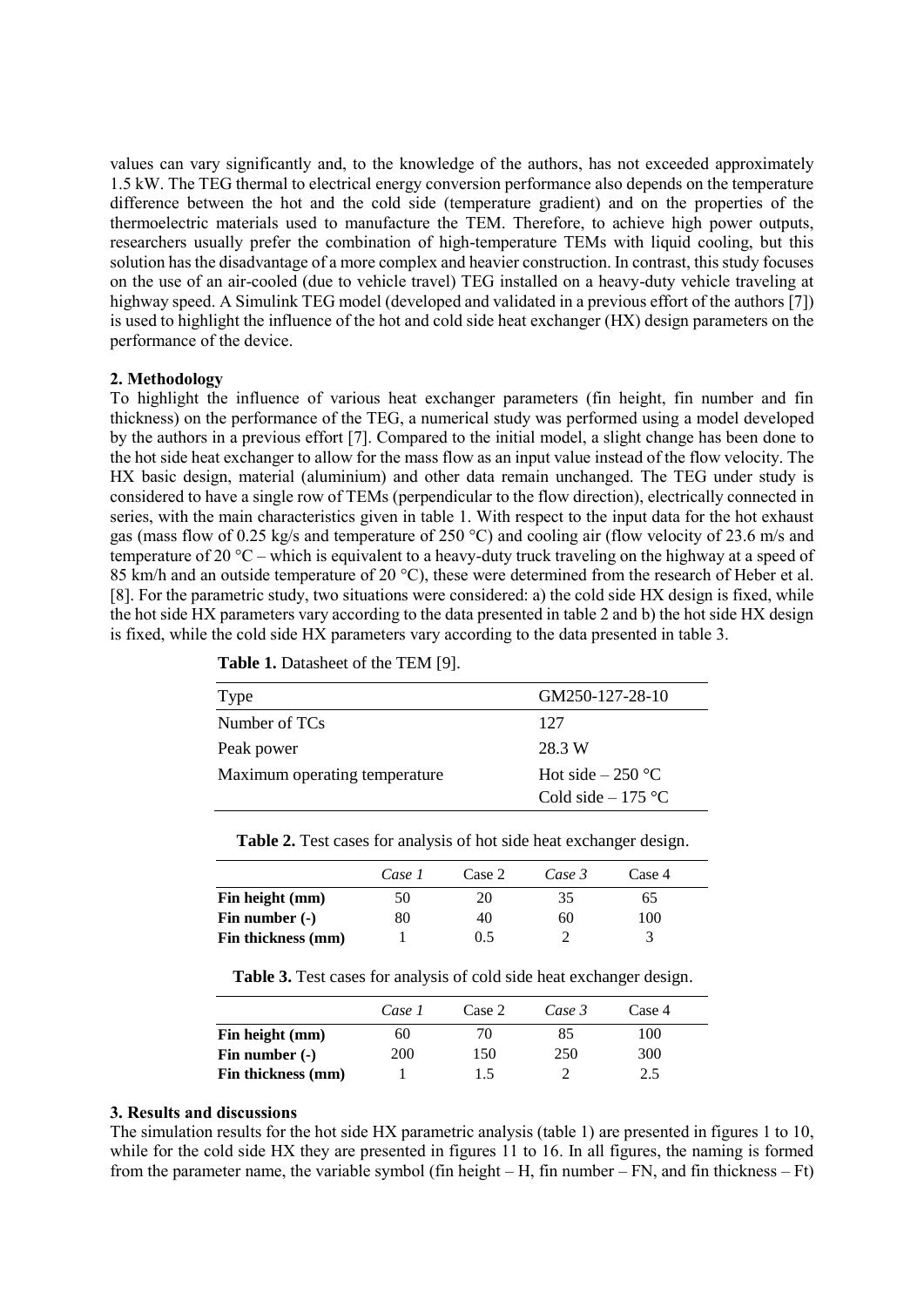and the variable value (table 1 or 2). Figures 1 to 4 highlight the influence of both the fin height and load resistance ratio on various parameters like the TEG power output (Pel), hot  $(T_h)$  and cold  $(T_c)$  side temperatures of the TEMs, TEM voltage (V) and TEM current (I). Analysing the results, it was found that increasing the fin hight the TEG output improves. However, the improvement is not linear, and a limit appears to be reached for a fin height of 65 mm. An additional benefit of a larger fin height is a larger hydraulic diameter which leads to a lower pressure drop across the TEG. Considering that manufacturers usually set a limit of 10 mbar or lower for the pressure drop [8], that the TEG design should be lightweight and that the 65 mm fins provide only a slight performance improvement, the optimum fin height appears to be 50 mm. Furthermore, the taller fins also cause a reduction in the HX efficiency because the heat transfer area increase is not proportional with the amount of extracted heat.



Compared to the fin height, the number of fins shows a higher influence on the TEG performance. Increasing the fin number from 40 to 100 causes the power output to double, from 47.5 W to 95.4 W, but it also increases the pressure drop from 2.6 mbar to 17.3 mbar. A higher number of fins leads to a higher heat transfer surface, thus benefiting the amount of extracted heat, but a smaller fin spacing (since the HX diameter is fixed) which negatively affects the viscous drag and consequently the pressure drop. As a result, the optimum fin number was found to be 80. Similarly, the fin thickness also affects the heat transfer surface and the fin spacing. However, compared to the number of fins, increasing the fin thickness has a higher impact (negative) on fin spacing than on the area available for heat transfer. Consequently, even if the TEG performance increases with the fin thickness, so does the pressure drop (from 7.6 mbar for a 0.5 mm fin thickness to 32.1 mbar for a 3 mm fin thickness). Therefore, for the present study, the optimum fin thickness was considered 1 mm.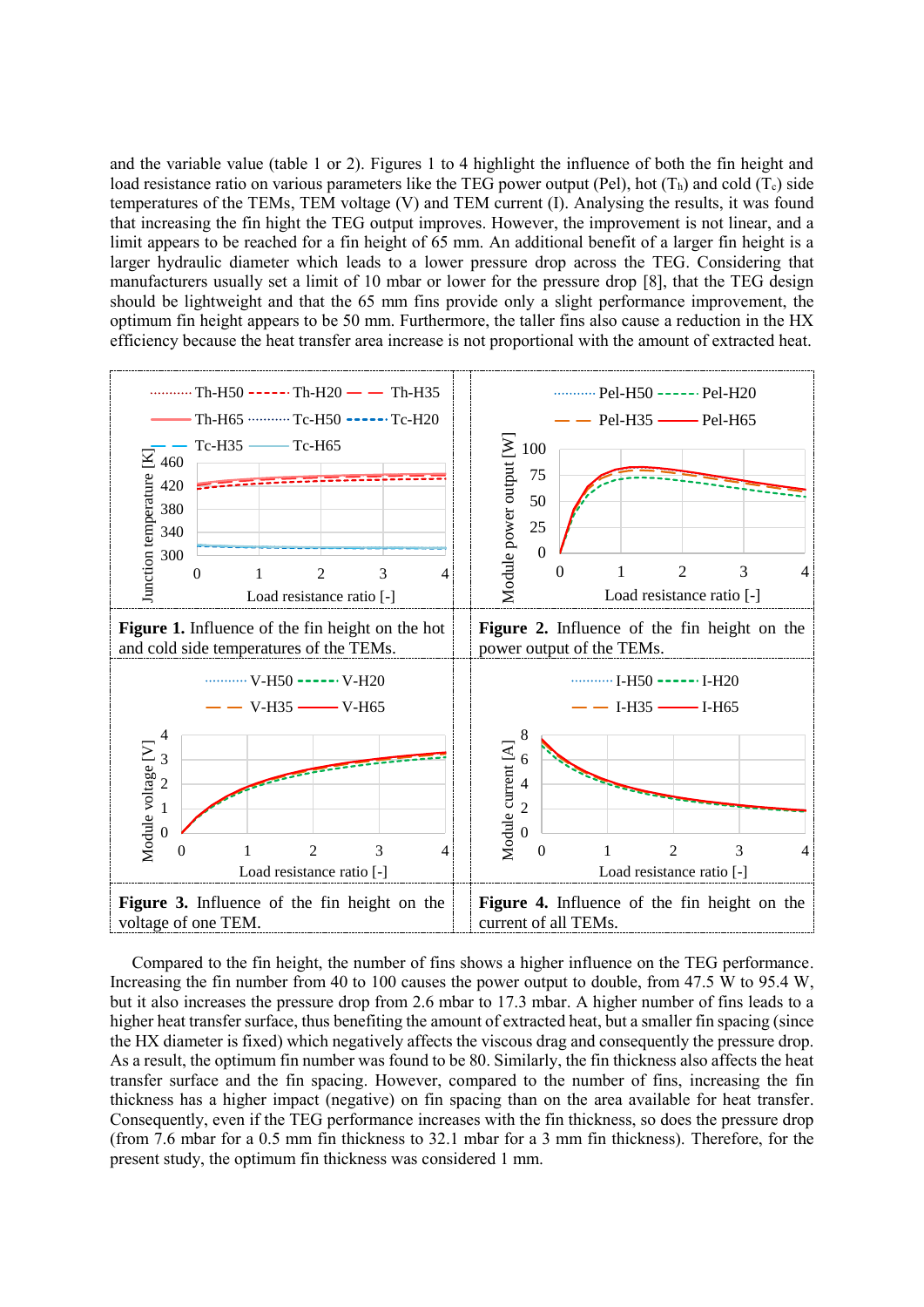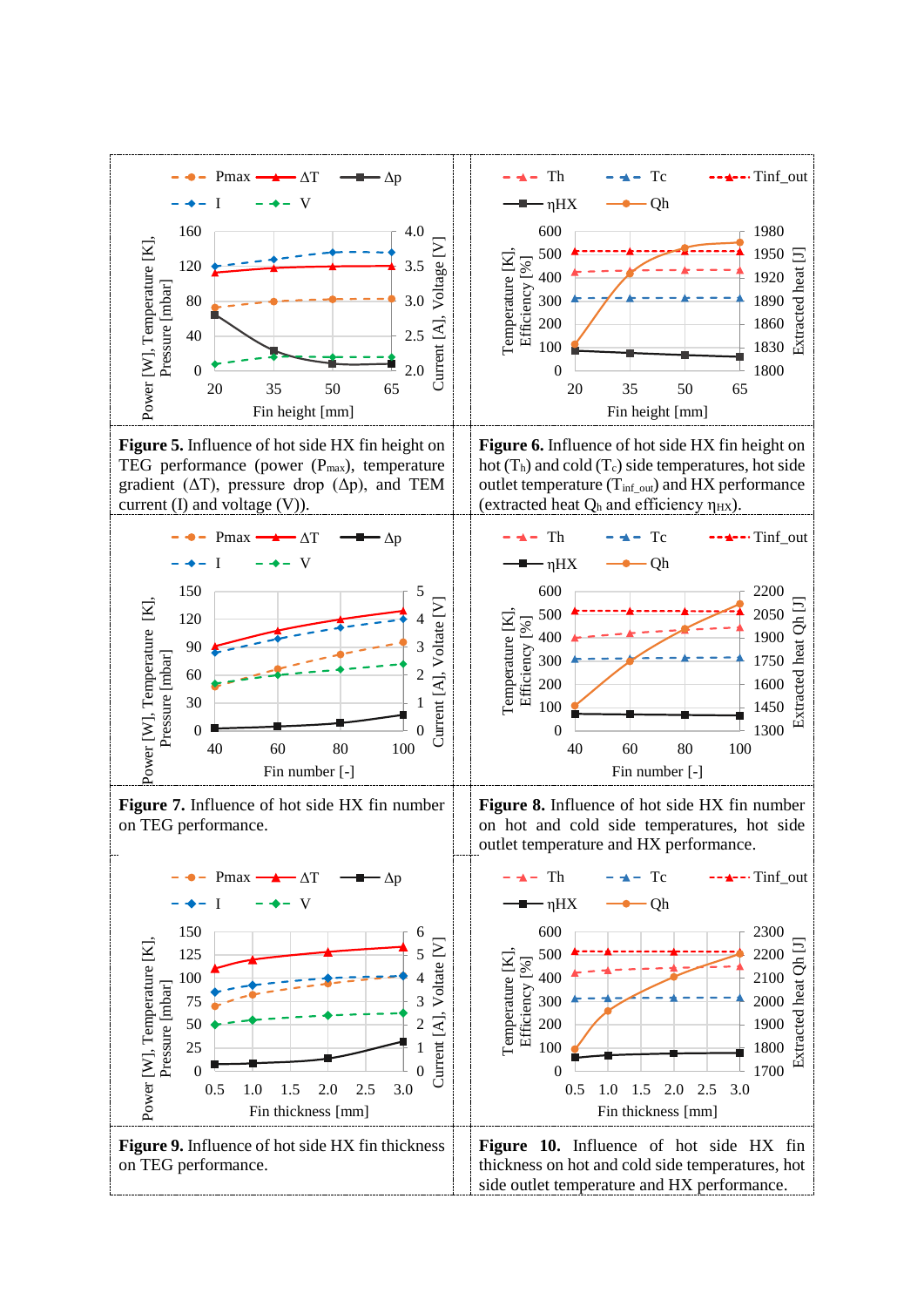